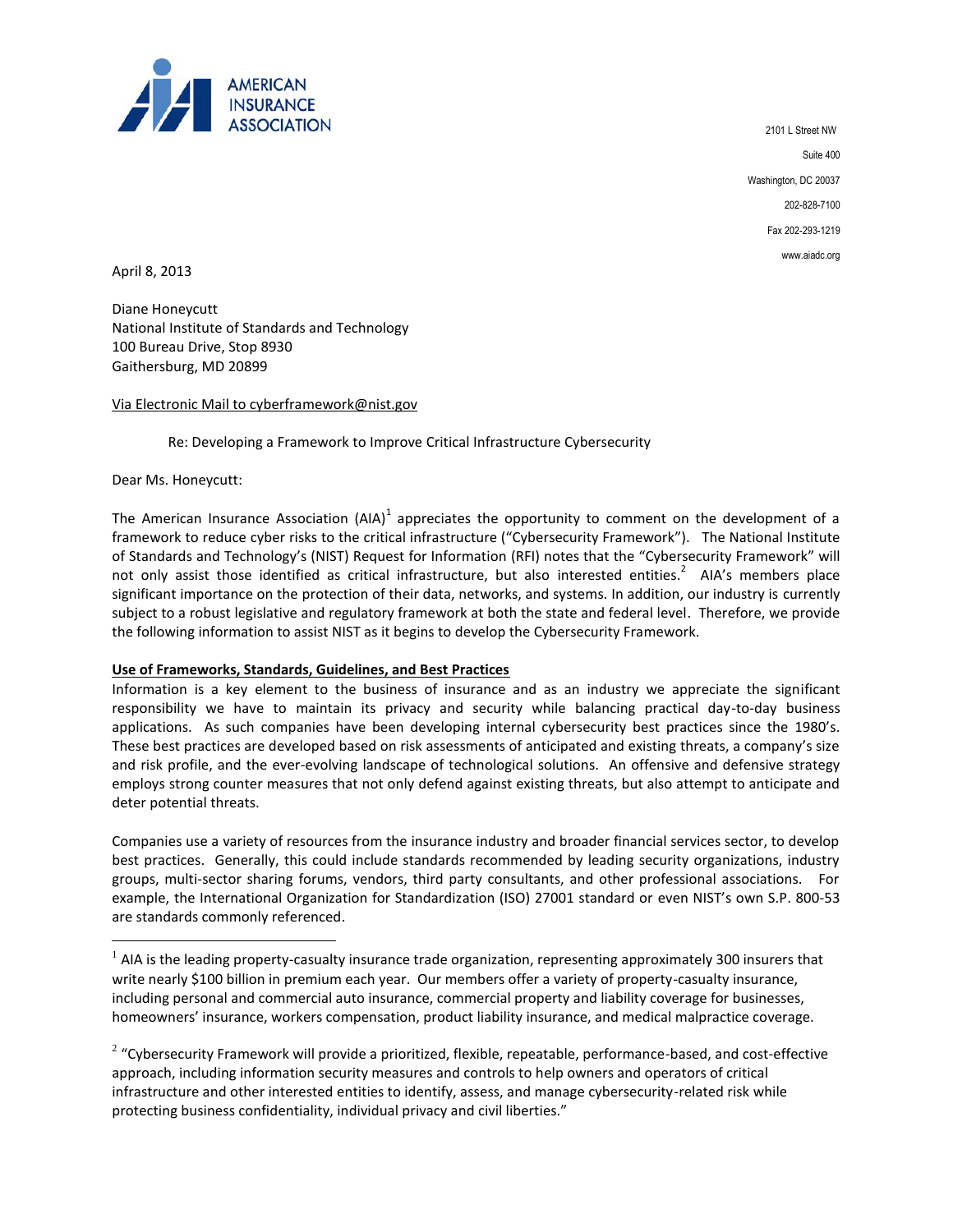When adopting security practices and programs companies may build the program in-house or purchase a product from service providers. Careful attention is placed on selecting the appropriate security products that implement the guidelines and best practices identified during a company's risk analysis. A service provider that establishes robust standards as part of its standard offering is extremely beneficial.

Furthermore, these best practices or standards cannot remain static. Companies continuously monitor, review, and refine their best practices and standards to address new threats and technologies. This includes insuring that the software and hardware programs are up-to-date and running the latest versions.

# **Specific Industry Practices**

In establishing best practices and standards, the industry is also guided by an extensive yet flexible structure of statutes and regulations. Examples of statutes, regulations, and standards include but are not limited to:

## *Gramm Leach Bliley Act (GLBA)*

Section 501(b) of GLBA requires state insurance regulatory authorities to establish appropriate standards relating to administrative, technical and physical safeguards: (1) to insure security and confidentiality of customer records and information; (2) to protect against anticipated threats or hazards to the security or integrity of such records; and (3) to protect against unauthorized access to or use of records or information that could result in substantial harm or inconvenience to a customer. Regulators have long held that this means a written and effective information security program.

## *State Insurance Privacy Laws*

The National Association of Insurance Commissioner's (NAIC) developed a model regulation that requires insurers to implement a comprehensive written information security program that includes administrative, technical and physical safeguards to protect customer information. At least 35 states have adopted regulations designed in accordance with this model. In addition, the NAIC has developed the following model laws for adoption by individual states: Insurance Information and Privacy Protection Model Act and Privacy of Consumer Financial and Health Information Regulation.

## *Market Conduct and Financial Condition Examinations*

As part of the state-based regulatory structure that governs insurance companies, state insurance departments may conduct a review of company practices. To assist state examiners in this process, the NAIC developed the Market Regulation Handbook and Financial Examiner Handbook. Both of these handbooks provide a flexible approach for examiners to evaluate internal company standards and computer controls. In addition, examiners are required to provide for the security of company records and information.

## *State Data Breach Laws*

These laws encourage entities that maintain an individual's personal information to have adequate security in place, including methods of encryption, to protect personal information. As of August 2012, 46 states, DC, Guam, Puerto Rico and the Virgin Islands have enacted legislation requiring notification of security breaches involving personal information.

## *State Privacy Laws*

Several states require entities that store an individual's personal information implement specific data and security standards. For instance, Massachusetts Regulation 201 CMR 17.00 (Standards for the Protection of Personal Information of Residents of the Commonwealth), requires entities that store or have access to the data of Massachusetts residents to identify and assess reasonably foreseeable internal and external risks to the security, confidentiality, and/or integrity of any electronic, paper or other records containing personal information, and evaluate and improve, where necessary, the effectiveness of the current safeguards of limiting such risks, including but not limited to: (i) ongoing employee (including temporary and contract employee) training; (ii) employee compliance with policies and procedures; and (iii) means for detecting and preventing security system failures.